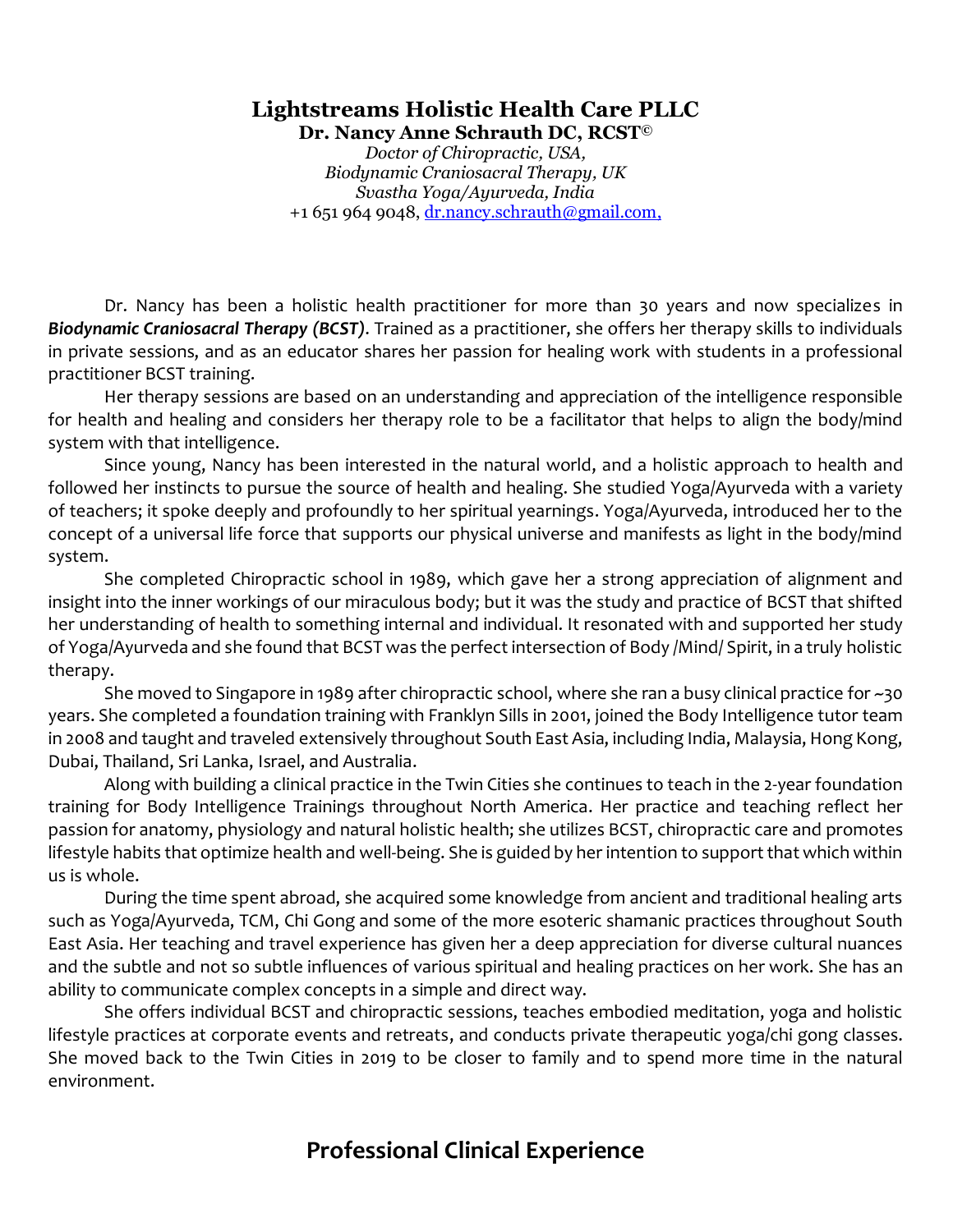| Lightstreams Holistic Health Care PLLC<br>Owner/Director – Doctor of Chiropractor, RCST®,                    |                     |
|--------------------------------------------------------------------------------------------------------------|---------------------|
| Therapeutic yoga/chi gong                                                                                    | June 2019 - Present |
| Elder Chiropractic Clinic Pte Ltd, Singapore<br>Senior Associate – Doctor of Chiropractic, RCST®             | 2011- May 2019      |
| Tamara Chiropractic, Singapore<br>Locum: Associate Doctor of Chiropractic, RCST®                             | $2010 - 2011$       |
| Crescenterra Health Center, St. Paul, MN, USA<br>Doctor of Chiropractic, RCST®                               | 2008 - 2010         |
| Lightstreams Chiropractic Care Pte Ltd, Singapore<br>Owner/Managing Director - Doctor of Chiropractic, RCST® | $1995 - 2008$       |
| Elder Chiropractic Clinic, Singapore<br>Associate – Doctor of Chiropractic                                   | 1992 - 1995         |
| Crescenterra Health Centre, Minnesota, USA<br>Associate - Doctor of Chiropractic                             | 1990 - 1992         |

### **Professional Teaching Experience**

Senior Tutor

Body Intelligence Training, London, England

*Body Intelligence Training offers a 400-hour practitioner training course arranged in ten 5-day seminars spread out over two years for individuals wanting to become qualified Biodynamic Craniosacral Therapists (BCST). The training is biodynamic in its approach orienting to the body's natural wisdom and inherent change. This 2-year practitioner training is taught in many locations worldwide, making it the largest school of BCST in the world.* 

A member of the BI tutor team she has taught in many locations worldwide, including India, UAE, Australia, Malaysia, Israel, Singapore, Hong Kong, Thailand, Sri Lanka, and Canada. Currently in the USA and Canada.

Anatomy for Yoga Instructors

Singapore *Developed the curriculum and teaching a 40 hour anatomy course in yoga teacher training programs:* Being In Yoga, Singapore 2010 - 2012 Svastha Yoga Ayurveda, Singapore 1999 – 2010

# **Professional Qualifications**

Doctor of Chiropractic New York 1989 Northwestern Health Science University School of Chiropractic Bloomington, Minnesota, USA